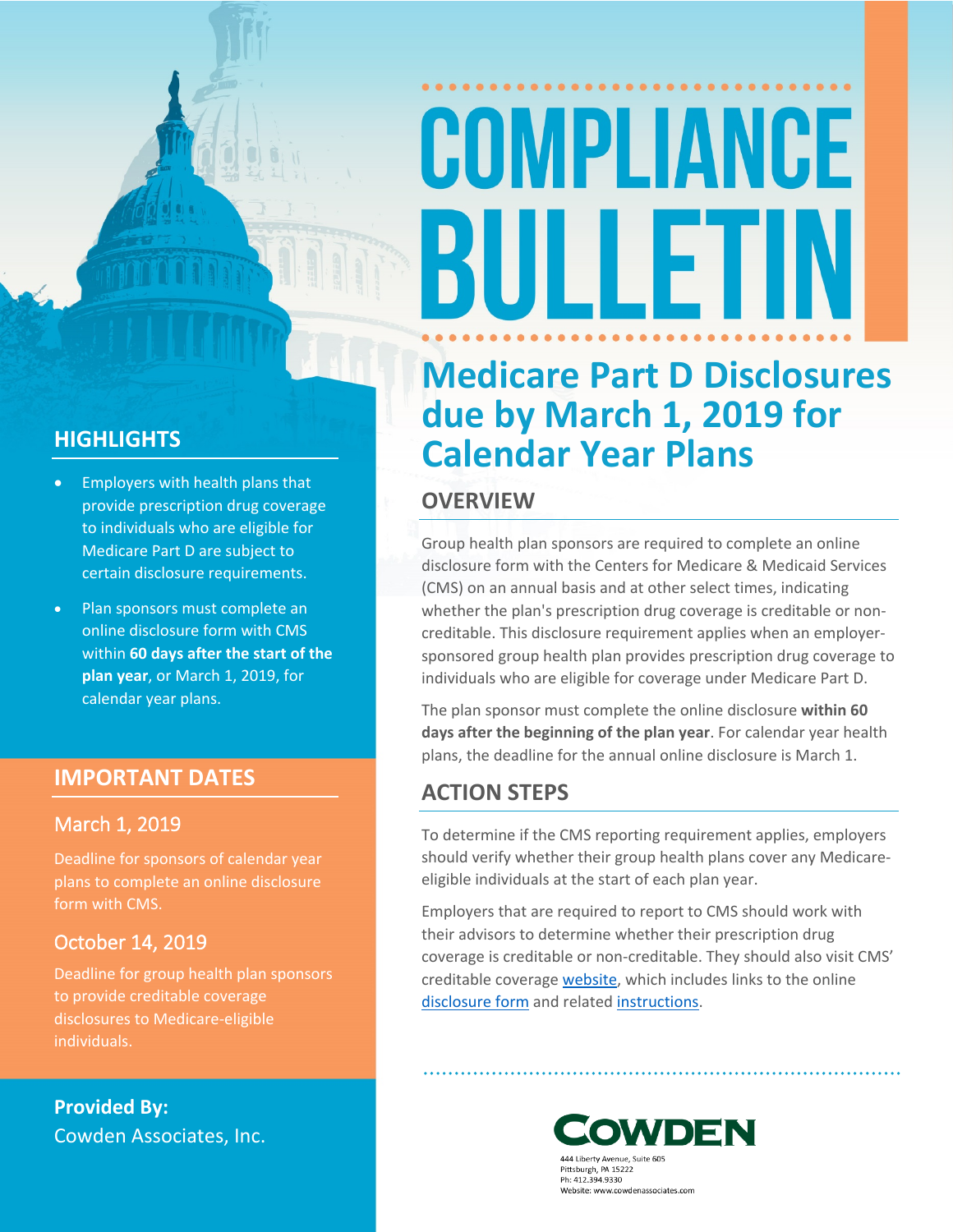## **COMPLIANCE BULLETIN**

### **Medicare Part D Disclosure to CMS**

Group health plan sponsors are required to disclose to CMS whether their prescription drug coverage is creditable or non-creditable. This disclosure is required regardless of whether the health plan's coverage is primary or secondary to Medicare.

A group health plan's prescription drug coverage is considered creditable if its actuarial value equals or exceeds the actuarial value of the Medicare Part D prescription drug coverage. In general, this actuarial determination measures whether the expected amount of paid claims under the group health plan's prescription drug coverage is at least as much as the expected amount of paid claims under the Medicare Part D prescription drug benefit.

*Each year, employers whose health plans provide prescription drug coverage to Medicareeligible individuals must disclose to CMS whether that coverage is creditable or non-creditable.* 

There are a few different ways for employers to determine whether their prescription drug coverage is creditable. Employers with insured plans should ask their health insurance carriers if they have made this determination for the insured product. If an employer must make the determination itself, it may be able to use a simplified method, depending on the plan's design. When a plan's design is not eligible for the simplified method, an actuarial determination must be made.

### **Compliance Tip**

If an employer's group health plan does not offer prescription drug benefits to any Medicare Part D eligible individuals (including active employees, disabled employees, COBRA participants, retirees, and their covered spouses and dependents) as of the beginning of the plan year, the group health plan is not required to submit the online disclosure form to CMS for that plan year.

#### **Timing of Disclosures to CMS**

The disclosure must be made to CMS on an annual basis and whenever any change occurs that affects whether the coverage is creditable. More specifically, the Medicare Part D disclosure notice must be provided within the following time frames:

Within 60 days after the beginning date of the plan year for which the entity is providing the disclosure to CMS;

- Within 30 days after the termination of a plan's prescription drug coverage; and
- Within 30 days after any change in the plan's creditable coverage status.

#### **Online Disclosure Method**

Plan sponsors are required to use the online disclosure form on the CMS creditable coverage [website.](https://www.cms.gov/Medicare/Prescription-Drug-Coverage/CreditableCoverage/index.html?redirect=/CreditableCoverage) This is the sole method for compliance with the disclosure requirement, unless the entity does not have internet access.

The disclosure form lists the required data fields that must be completed in order to generate the disclosure notice to CMS, such as types of coverage, number of options offered, creditable coverage status, period covered by the disclosure

This Compliance Bulletin is not intended to be exhaustive nor should any discussion or opinions be construed as legal advice.  $2$ Readers should contact legal counsel for legal advice.